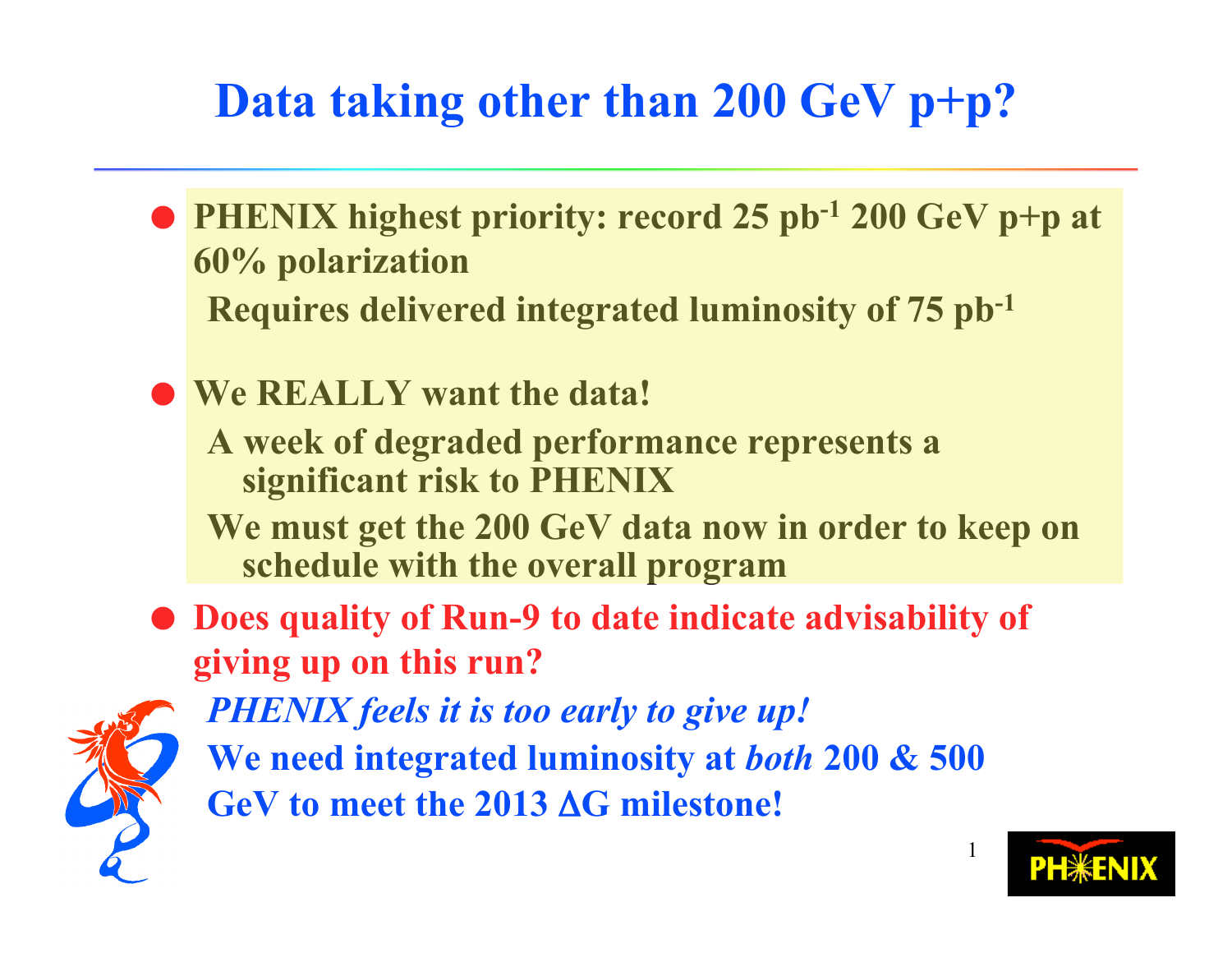### **Driving the FOM:**



**25 pb<sup>-1</sup> @ 60%: <b>improve**  $\sigma_{\text{stat}}$  by factor of 2.3 **measure** Δ**G=0.2 to 4**σ **or 0.1 to 2**σ

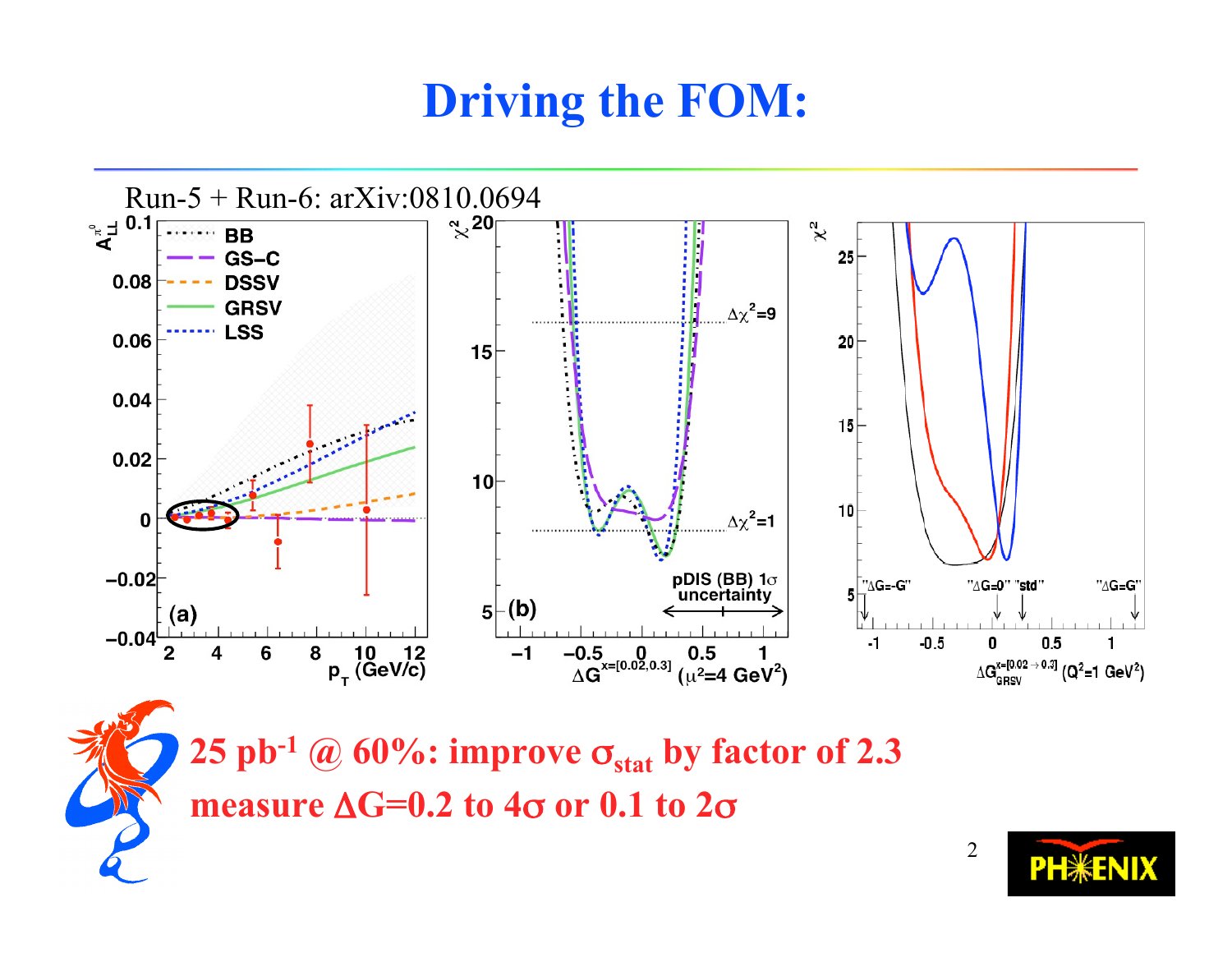### **The world expects:**

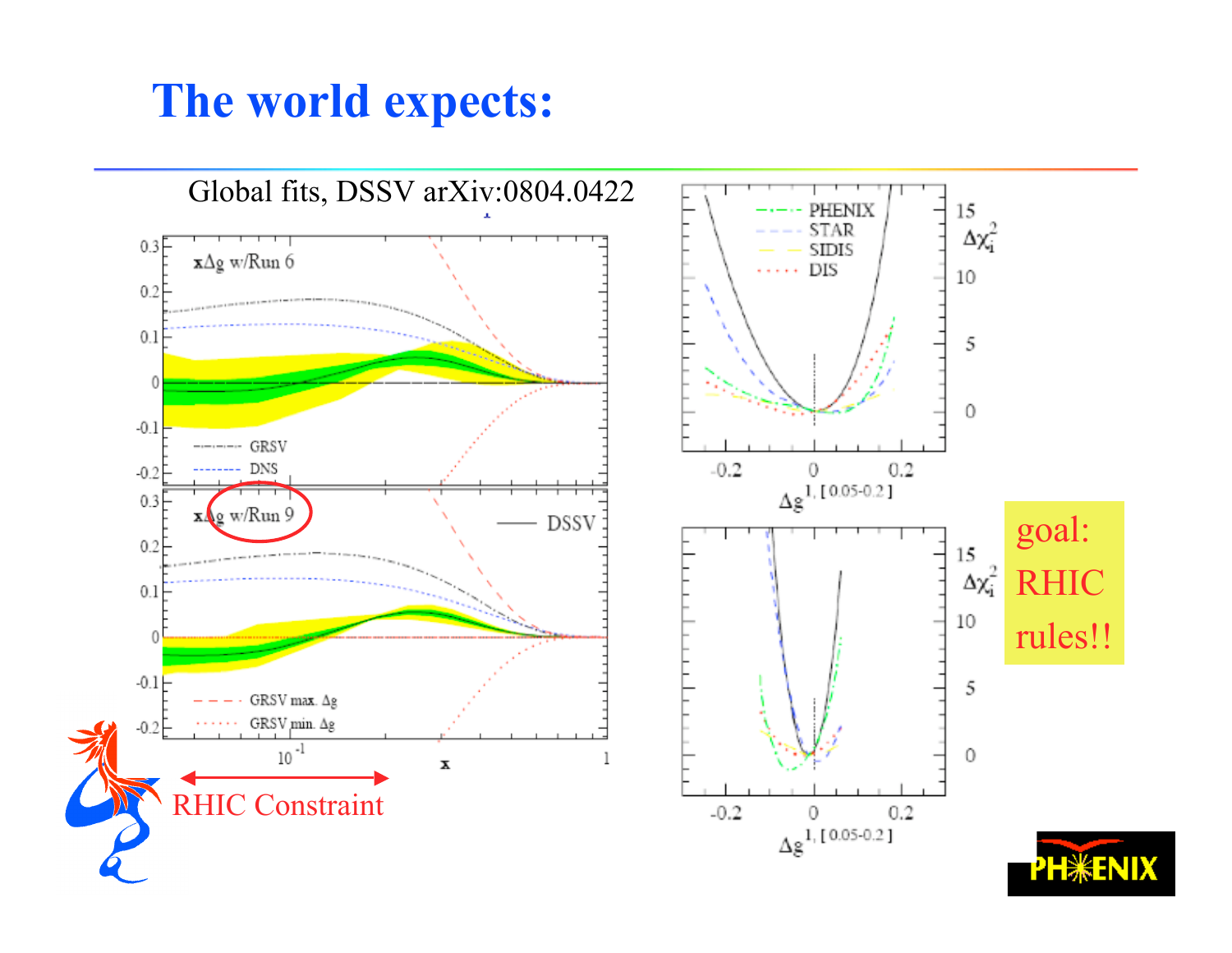### **There's competition on the horizon…**





## **New semi- New semiinclusive inclusive data**



**large x-range 0.005 < x < 0.2 Proton data still to come Will the RHIC W-data really be competitive ?? x-range and statistics (300 pb-1 polarization: 0.7) but no FF-knowledge required** 

**E.C. Aschenauer E.C. Aschenauer PheniX- FoCal PheniX- FoCal - Workshop, May 2009 4**

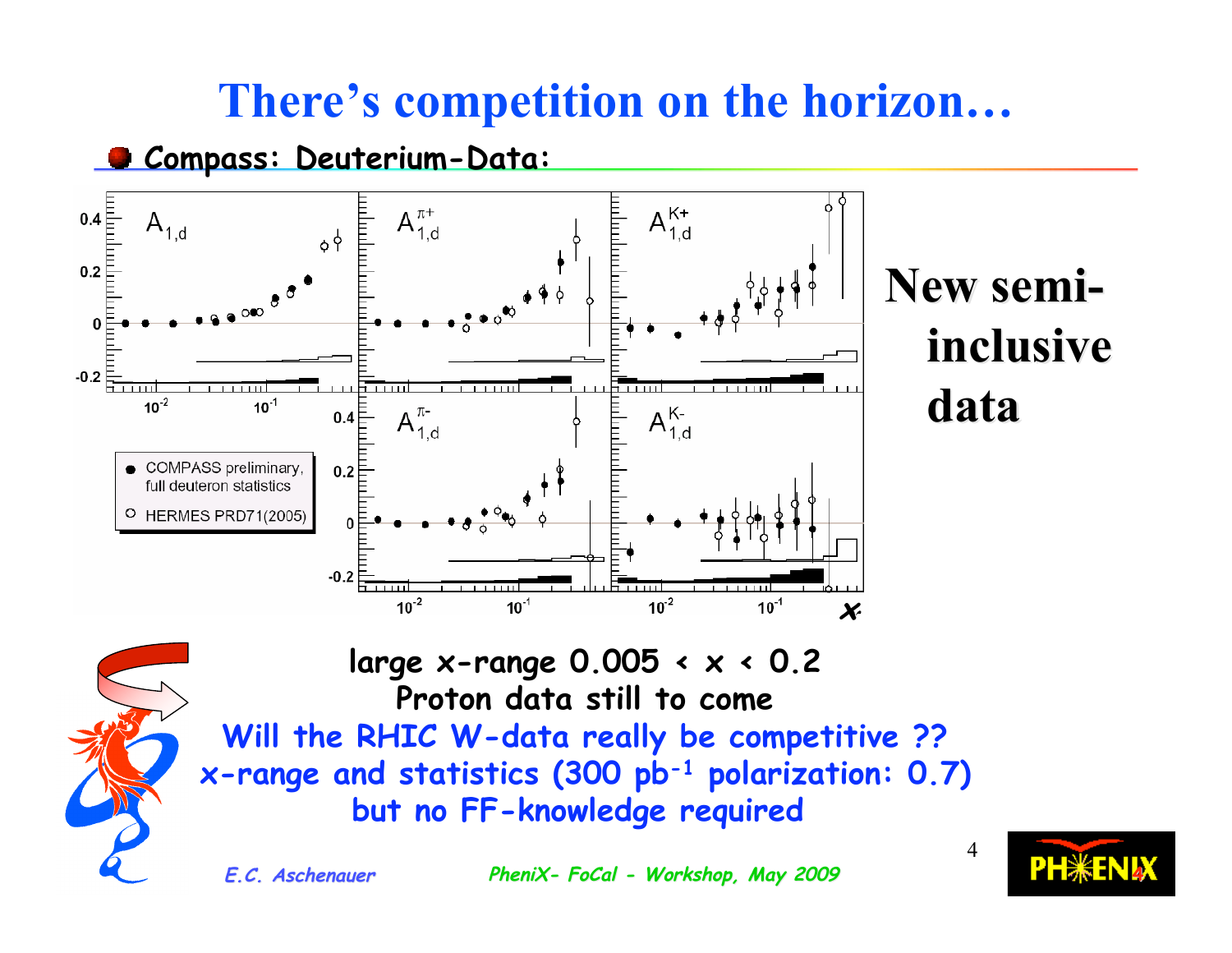#### **backup slides**



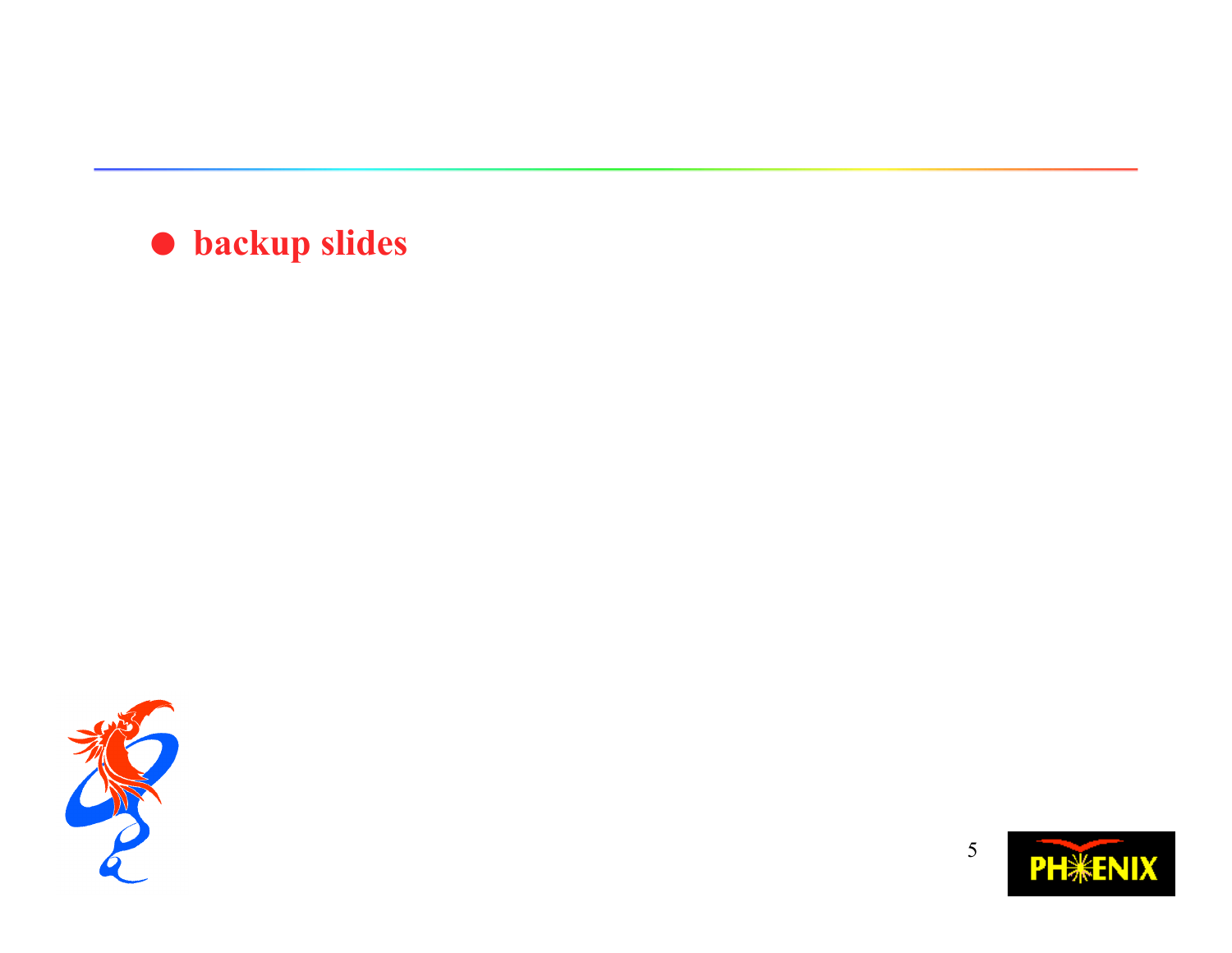## **Why reference p+p at**  $\sqrt{s} = 22.4 \text{ GeV}$ ?

- **Beat down error bars on 22.4 GeV Cu+Cu R<sub>AA</sub>**
- $\bullet$  Benchmark the pp interpolation **needed for**  $22.4 < \sqrt{s} < 62.4$  GeV Au+Au



Major goal for Run-10: search for onset of jet quenching!



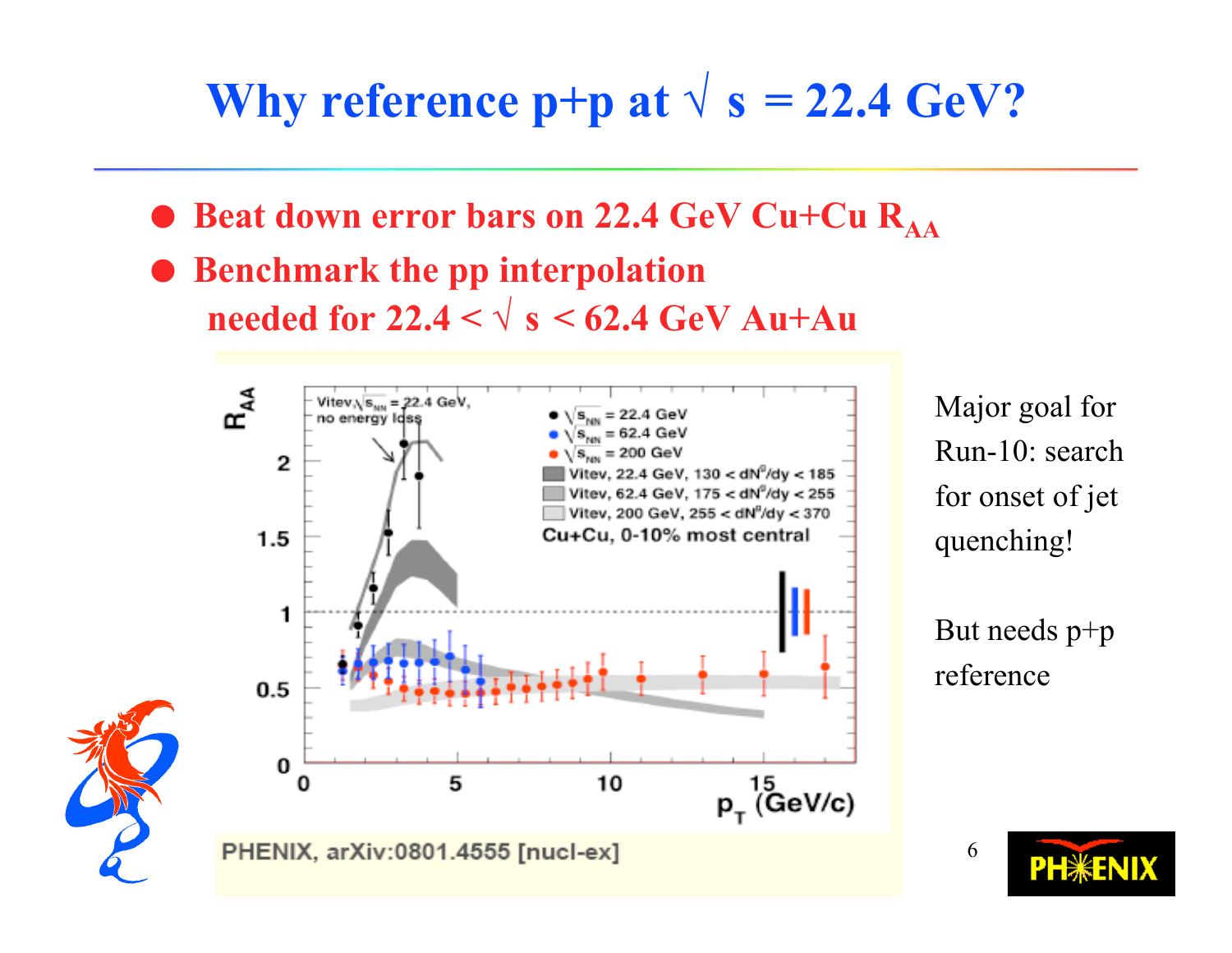### **Current data on**  $p+p \rightarrow \pi$  **at**  $\sqrt{s} \sim 20$  **GeV**



Compilation & fits: F. Arleo & D. d'Enterria Phys.Rev.D78:09 4004,2008 arXiv:0807.1252

**PH**\*ENIX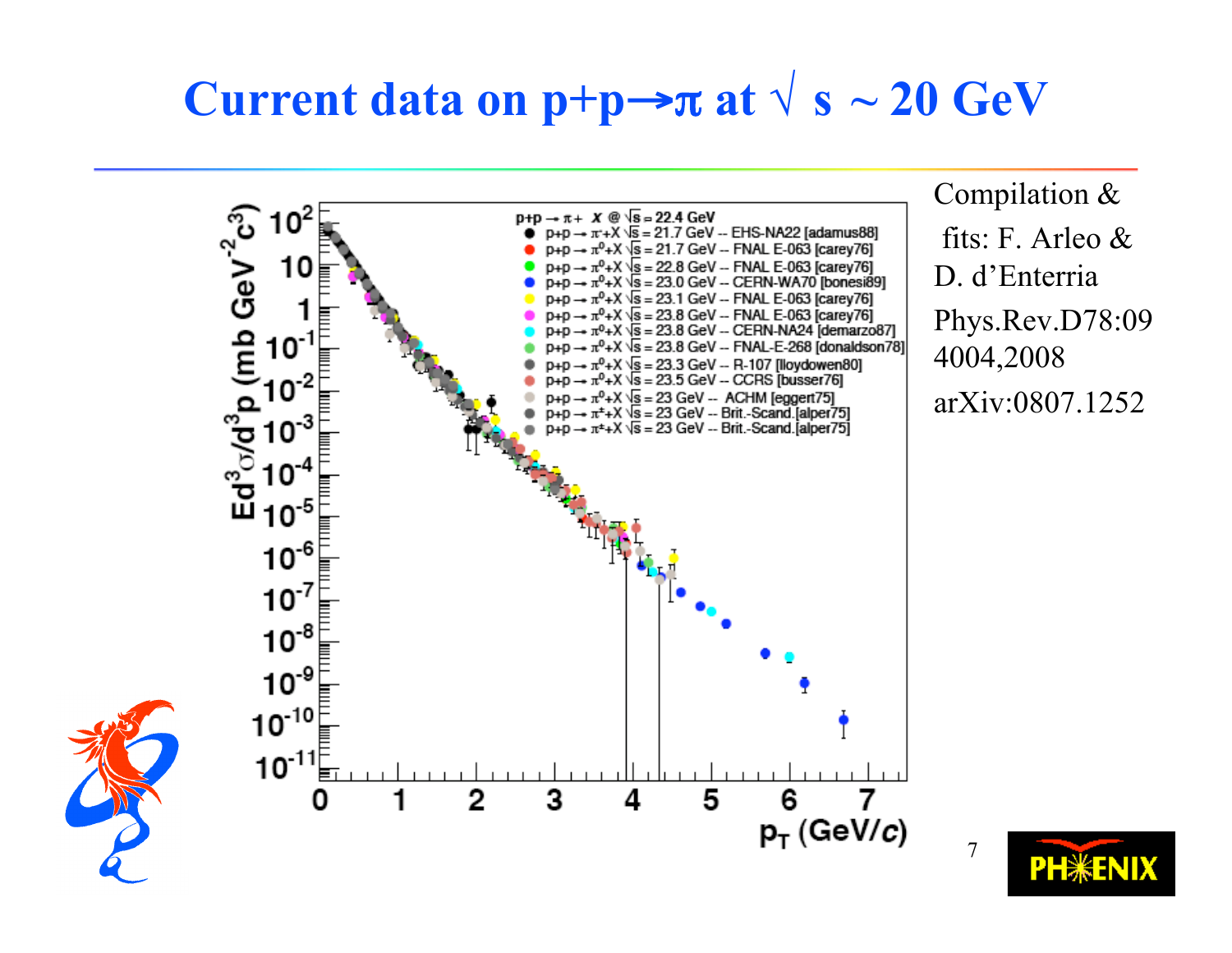### **Fit the**  $p_T$  **spectra**

$$
f(p_T, \{p_i\}_{i=0,3}) = p_0 \cdot [1 + (p_T/p_1)]^{p_2} \cdot [1 - (p_T/p_T^{\max})]
$$

*Uncertainty: 15%, 25%, 40% at*  $p_T \sim 2$ *, 4, 5 GeV/c* 

ratio data/fit<br>ບໍ່ກໍ່ມີ

 $1.5$ 

 $0.5$ 



 $p_0 = 176.3 \pm 69.7$  [mb GeV<sup>-2</sup>c<sup>3</sup>]

- $\sqrt[n]{s}$  = 23.3 GeV R-107 Illoydowen801
- $\sqrt{\overline{s}}$  = 23.5 GeV CCRS [busser76]
- $\sqrt{\pi^0}$ ,  $\sqrt{s}$  = 23.6 GeV ACHM leggert751
- $\bullet \pi^0, \sqrt{s} = 23.8$  GeV FNAL E-063 [carey76]
- $\bullet \pi^0, \sqrt{s} = 23.8$  GeV CERN-NA24 Idemarz871
- $\bullet$   $\pi^0, \sqrt{\mathbf{s}}$  = 23.8 GeV FNAL-E-268 Idonalds78]

10  $p_{\tau}$  (GeV/c)

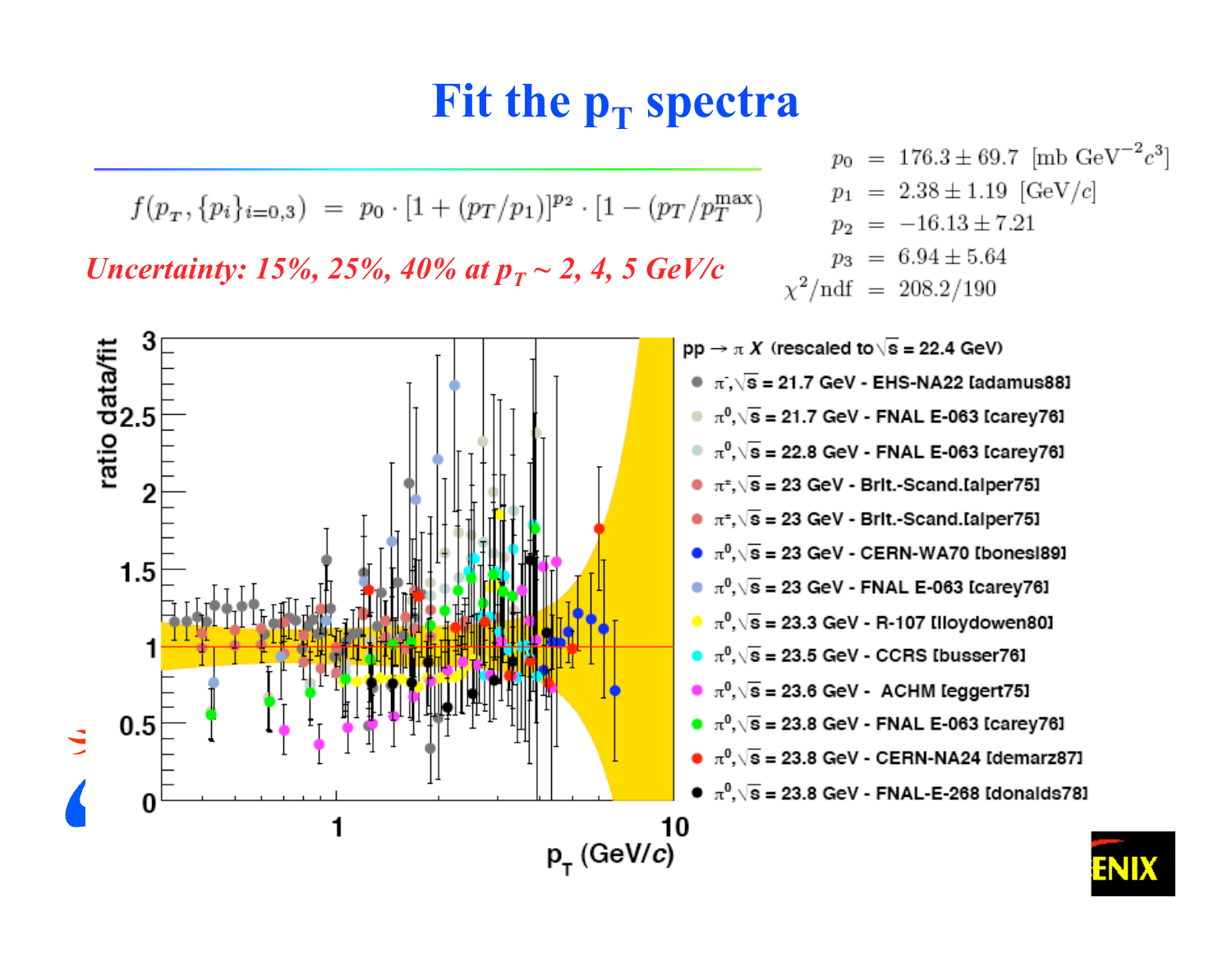# **and √ s dependence**

$$
E \frac{d^3 \sigma(pp \to \pi \mathbf{X})}{d^3 p} (\sqrt{s}) \propto \left(\frac{1}{\sqrt{s}}\right)^4 F(x_T),
$$

$$
\label{eq:and} \text{and}
$$
  

$$
F(x_{_T}) = (22.4 \text{ GeV})^4 f(x_{_T} \times [11.2 \text{ GeV}]
$$

- $\bullet$  Assumed invariant cross section is a scaling function of  $x_T$
- **Works pretty well in small** √**s range (~10% error)**
- **Need quality 22.4 GeV data to reach higher**  $p_T \&$  **allow parameterization of √ s dependence over larger range**

*Estimate: 1-2B events in one week*